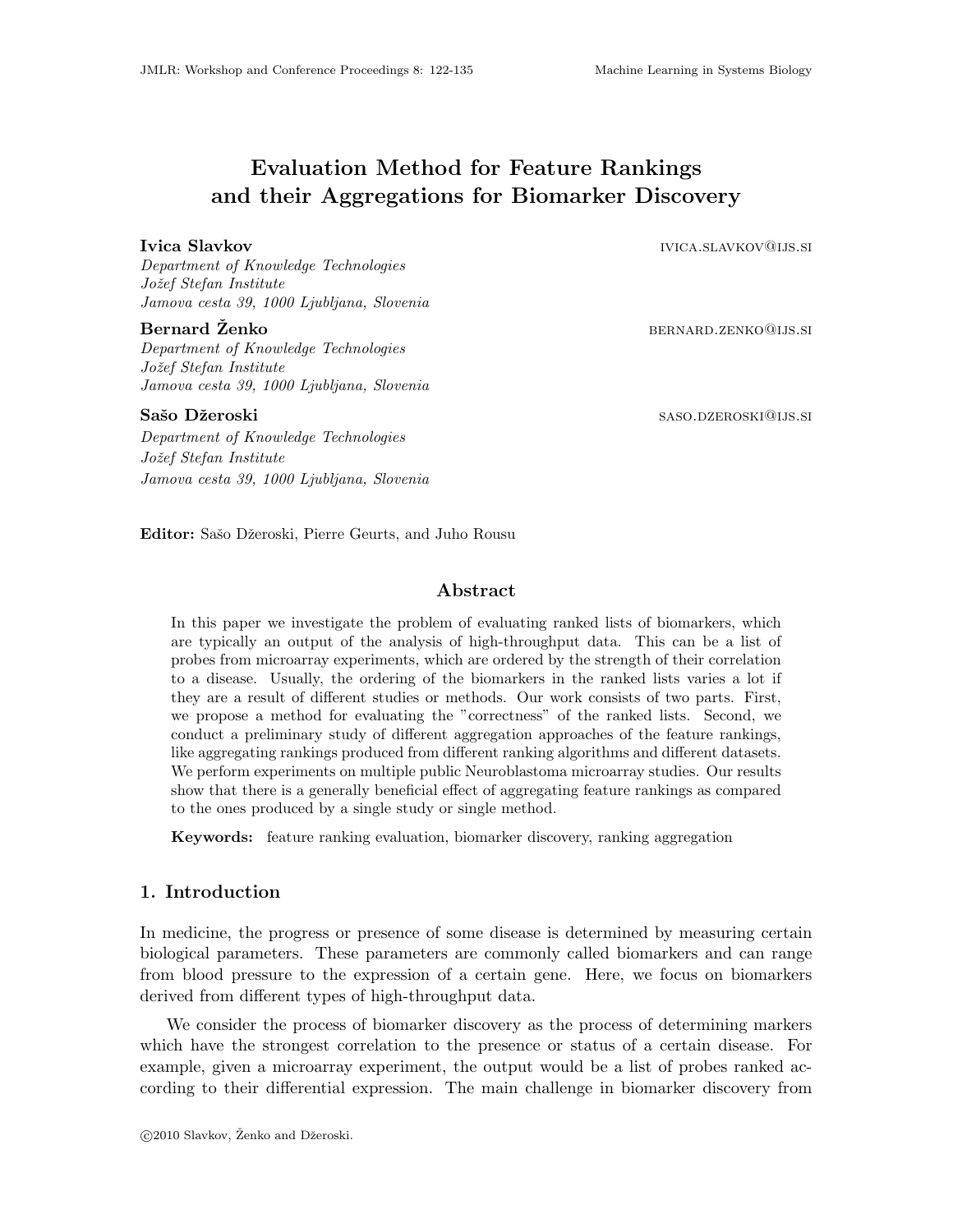high dimensional data arises from having a small number of available biological samples, as well as from the inherent high variability of the data.

In machine learning terminology, biomarker discovery translates into the task of feature ranking and feature selection. Although these two tasks are related, they produce different result. On one hand, feature ranking provides an assessment of the "importance" of individual features to a target concept. On the other hand, feature selection algorithms evaluate the "importance" of a subset of features as a whole. This does not mean that all (or any) of the features in the subset have high individual importance. In the context of biomarker discovery, the task of feature selection would be more appropriate for diagnostic markers while feature ranking would be more useful when searching for individual drug targets.

The estimation of importance in feature selection and feature ranking is different. In feature selection, the feature subsets are evaluated explicitly via a predictive model (classifier), built from just those features. As for feature ranking, there is no direct way of evaluating the "correctness" of the order of the individual features. Therefore, our work in this paper focuses on developing an evaluation methodology for feature rankings.

We present our work as follows: First, in Section 2 we define the problem under consideration. We then propose and describe our evaluation methodology in Section 3, where we also consider different approaches of aggregating feature rankings. In Section 4 we outline the experimental evaluation and provide description of the data used. The outcome of the experiments is presented in Section 5. Finally, we discuss the results and draw some conclusions in Section 6.

### 2. Problem description

We formalize the problem setting as follows: given is dataset  $D$ , consisting of k instances (samples)  $D = \{S_1, S_2, ..., S_k\}$ . Each sample is a vector of n values,  $S_i = (v_{i1}, v_{i2}, ... v_{in}).$ Each value of an instance represents a certain property or a so-called feature f of that instance. Each feature has a specific value for a specific sample, i.e.,  $f_i(S_i) = v_{ij}$ . Simply put, each row in a dataset is an instance  $S_i$ , and each column is the vector of values of a feature  $f_j$ .

In this kind of a setting, a feature of particular interest is called a target feature  $f_{target}$ , for example the status of some disease. If we apply on the dataset  $D$  a ranking algorithm  $R(D, f_{target})$ , it outputs a list of features  $F = [f_1, ..., f_n]$ , ordered by decreasing importance  $Imp(f_j)$  with respect to  $f_{target}$ . The function  $Imp(f_j)$  is different for different ranking methods.

In this paper we would like to evaluate how correct is the ordering of features in the ranked list, considering that we never know the ground truth ranking. We will refer to this problem as a problem of evaluating feature rankings. This kind of an evaluation methodology, in terms of biomarker discovery, would help answer the question: Which ranking method and/or which study, produce the most "correct" ranked list of genes?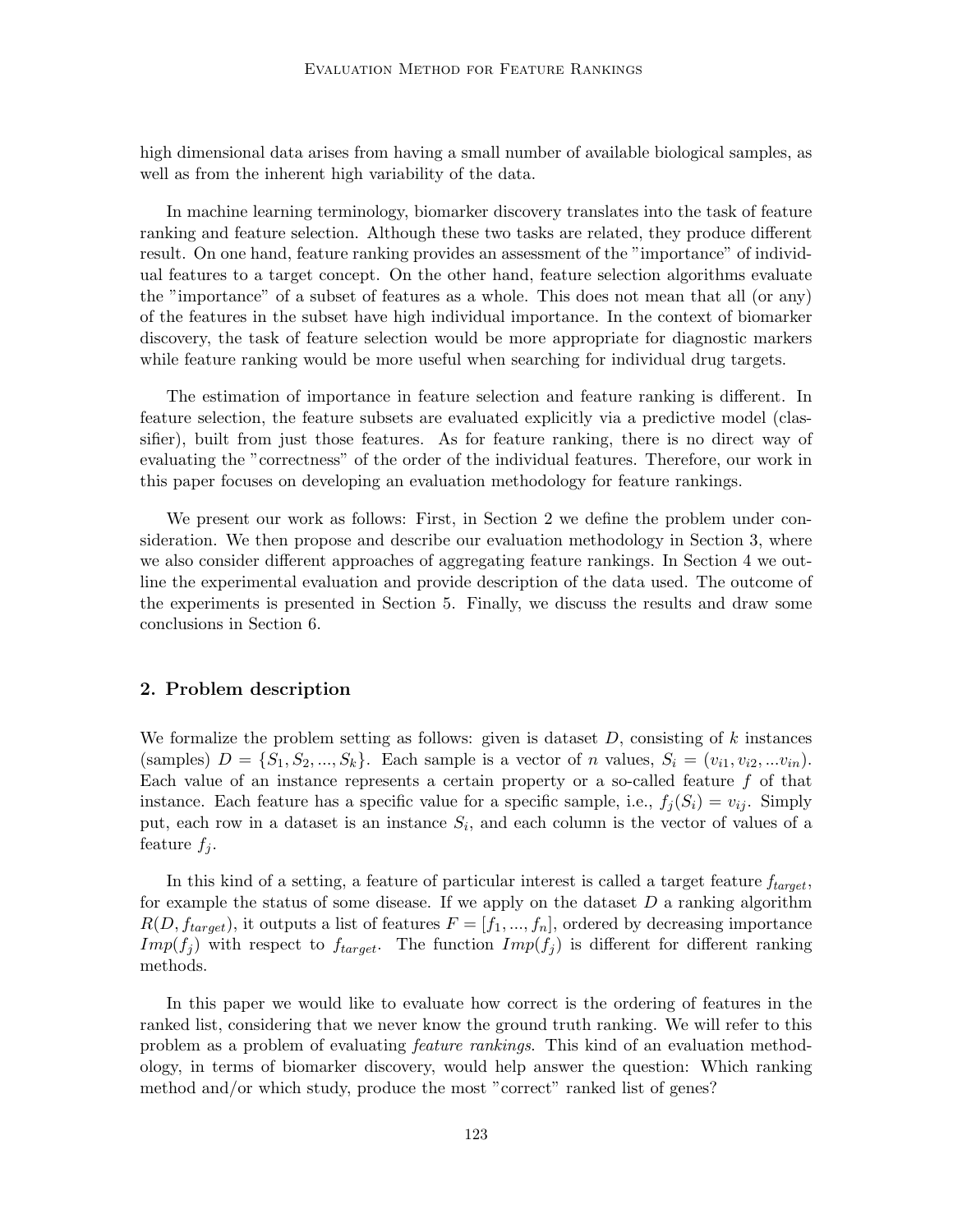## 3. Methodology

In this section we present our proposed methodology for evaluating feature rankings. We begin by more formally describing our approach and we also briefly discuss the issue of aggregating feature rankings.

## 3.1 Error curve

We approach the problem of evaluating feature rankings by following the idea that the "correctness" of the feature rank is related to predictive accuracy. A good ranking algorithm would put on top of a list a feature that is most important, and at the bottom a feature that is least important w.r.t. some target concept. All the other features would be in-between, ordered by decreasing importance. By following this intuition, we evaluate the ranking by performing a stepwise feature subset evaluation, with which we generate a so-called error curve.



Figure 1: Constructing an error curve

We present the process of generating the error curve on Figure 1. We begin with a dataset  $D$  on which we apply an arbitrary ranking algorithm  $R$ . This produces a feature ranking  $F = [f_1, ..., f_n]$ , where  $f_1$  denotes the top-ranking feature and  $f_n$  the bottom-ranked one. We then proceed by generating n data subsets  $\{D_{f_{1..1}}, D_{f_{1..2}}..., D_{f_{1..n}}\}$  from the original dataset D. We construct the first data subset  $D_{f_{1,1}}$  with only the top-ranked feature  $f_1$ . We then add to this subset the second ranked feature  $f_2$ , denoted by  $D_{f_{1..2}}$ . This process is continued iteratively until we add the bottom ranked feature  $f_n$  to the  $D_{f_{1..n-1}}$  subset, thus yielding  $D_{f_{1...n}}$ . Finally, we build n predictive models from each of the data subsets and we estimate their error. The points of the error curve are each of the  $n$  estimated errors  $[E_1, ..., E_n]$ . This procedure is summarized in Table 1.

## 3.2 Aggregating feature rankings

We consider aggregating feature rankings an important practical issue when working with high-dimensional data. Considering the plethora of feature ranking methods and datasets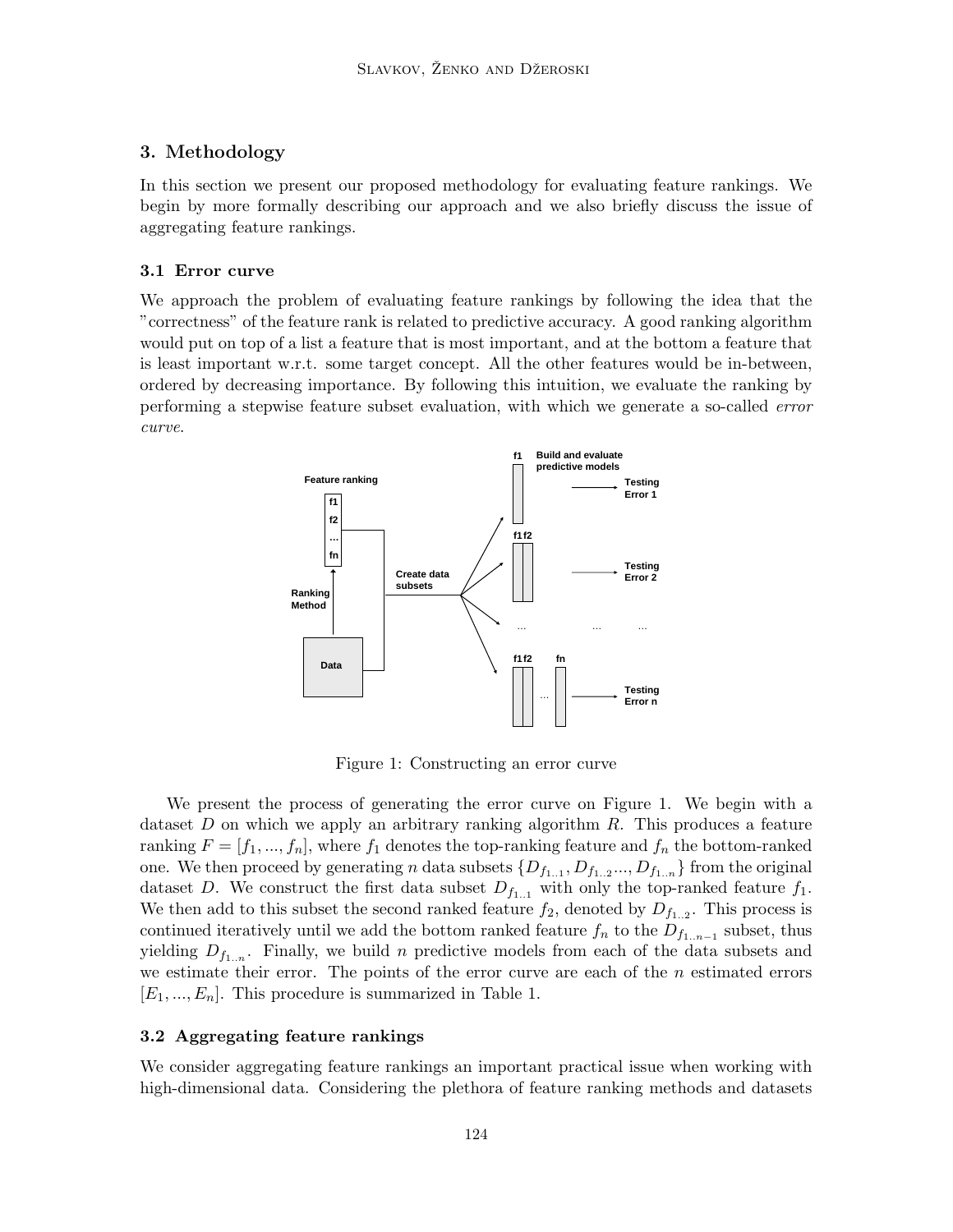```
Table 1: Constructing an error curve
Input: Data D, Ranking method R
Output: Error curve E
  E \Leftarrow \emptysetD_{f_{1,0}} \Leftarrow \emptysetF \Leftarrow FeatureRanking(R, D)for i = 1 to n do
     D_{f_{1..i}} \Leftarrow D_{f_{1..i-1}} \cup f_iP_i \Leftarrow BuildPredictiveModel(D_{f_{1-i}})E \Leftarrow E \cup EstimateError(P_i)end for
  return E
```
that are available, it is reasonable to assume that it might be beneficial to join the different information (rankings) that they provide.

When aggregating feature rankings, there are two issues to consider. The first one is which base feature rankings to aggregate. There are different ways to generate the base feature rankings: from the same dataset, but by different ranking method; from different datasets but the same ranking method or from different subsamples of the same dataset and the same ranking method. The second issue concerns the type of aggregation function to use. Many functions are available, and we believe that this is a topic worth exploring by itself, which is out of the scope of this paper. For our initial experiments we used simple methods, like taking the mean or median of the ranks.

#### 3.3 Error estimation

An important aspect of the evaluation methodology is how the testing error is estimated. A commonly used approach to estimate model error is the well known cross-validation procedure. In a study by Kohavi (1995), it was concluded that in general, the best error estimate can be obtained from ten fold stratified cross-validation.

Considering that we are working with high-dimensional data and with a small number of data samples (instances), a ten fold cross-validation is not the best solution. With such small number of data instances, the best way of obtaining an unbiased error estimate is to perform a leave-one-out cross validation (LOOCV), where the number of folds equals the number of instances in the data. But, as noted in Efron and Tibshirani (1997) and Kohavi (1995), the error estimate obtained by LOOCV has high variance. In order to account for this the so called ".632+ Bootstrap" method is proposed in Efron and Tibshirani (1997). This method has been previously used for estimating the error from microarray experiments, for example in Ambroise and McLachlan (2002).

In short, the .632+ bootstrap method effectively smooths the variance of the LOOCV error estimate by using bootstrapping. The exact way that this method works is presented in Table 2.

The error estimation starts as an ordinary leave-one-out cross validation. One instance is excluded from the original data which gives the training fold and the left-out instance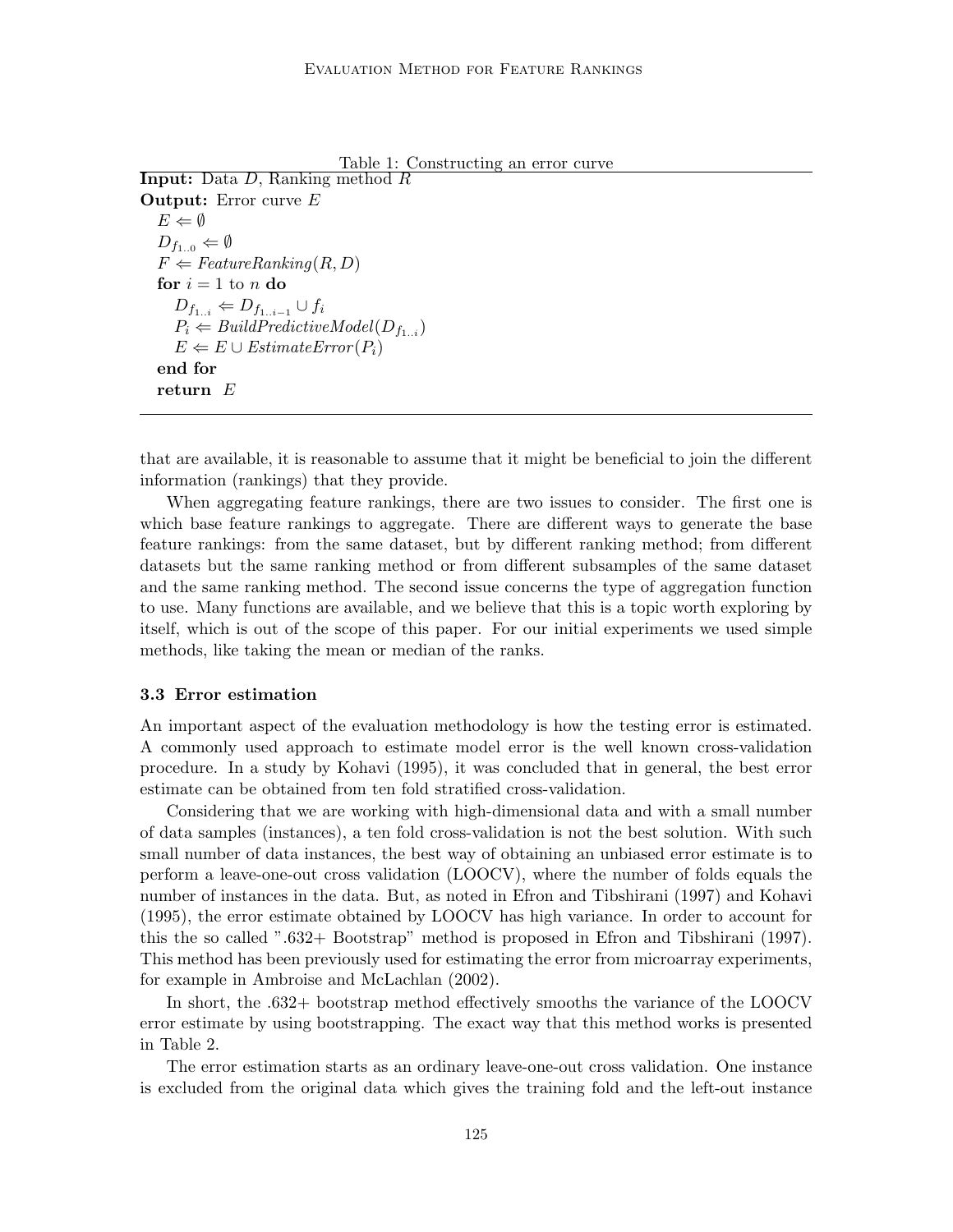Table 2: The .632+ Bootstrap method

Input: Data D, Number of bags b Output: Testing error Err  $folds \leftarrow NumberOfInstances(D)$  $CV_{err} \Leftarrow \emptyset$ for  $i = 1$  to folds do  $Fold_{train} \Leftarrow D-Instance_i(D)$  $B_{err,i} \Leftarrow \emptyset$ for  $j = 1$  to b do  $B_{i,j} \Leftarrow \textit{Boostraphe} sampling(Fold_{train})$  $P_{i,j} \Leftarrow \text{BuildPredictiveModel}(B_{i,j})$  $B_{err,i} \leftarrow B_{err,i} \cup TestingError(P_{i,j},Instance_i(D))$ end for  $CV_{err} \leftarrow CV_{err} \cup Average(B_{err,i})$ end for  $Err \Leftarrow Calculate 632 Error(Average(CV_{err}))$ return Err

is used for testing. We then produce  $b$  bootstrap replicates of the training fold by using re-sampling with replacement. We proceed by building predictive models for each bootstrap replicate and we estimate their error  $B_{err,i,j}$  on the left-out instance. The errors are then averaged and we obtain estimated error for just one fold  $Fold_{err,i}$  of the cross-validation. The average error  $Err_{cv}$  is calculated as the mean of all of the fold errors. The final ".632 error" is determined as:

$$
Err_{632} = (1 - w) \cdot Err_{train} + w \cdot Err_{cv} \tag{1}
$$

where the weight  $w$  is calculated as:

$$
w = \frac{0.632}{1 - 0.368 \cdot r},\tag{2}
$$

and  $r$  is the relative overfitting rate calculated as:

$$
r = \frac{Err_{cv} - Err_{train}}{\gamma - Err_{train}},\tag{3}
$$

and  $\gamma$  is the so-called no-information error rate. In theory,  $\gamma$  is the error rate if the features and the target concept of the dataset are independent. If we assume a multi-class classification problem then it is calculated as:

$$
\gamma = \sum_{i=1}^{c} p_i \cdot (1 - q_i),\tag{4}
$$

where c is the number of classes, while  $p_i$  and  $q_i$  are the proportions of the original and predicted class distribution (correspondingly) of the  $i_{th}$  class.

So far, we have presented the .632+ Bootstrap method when it is used for estimating the error of just a single predictive model. It should be noted that when generating the TE curve, this method is repeatedly used to estimate the error for each point.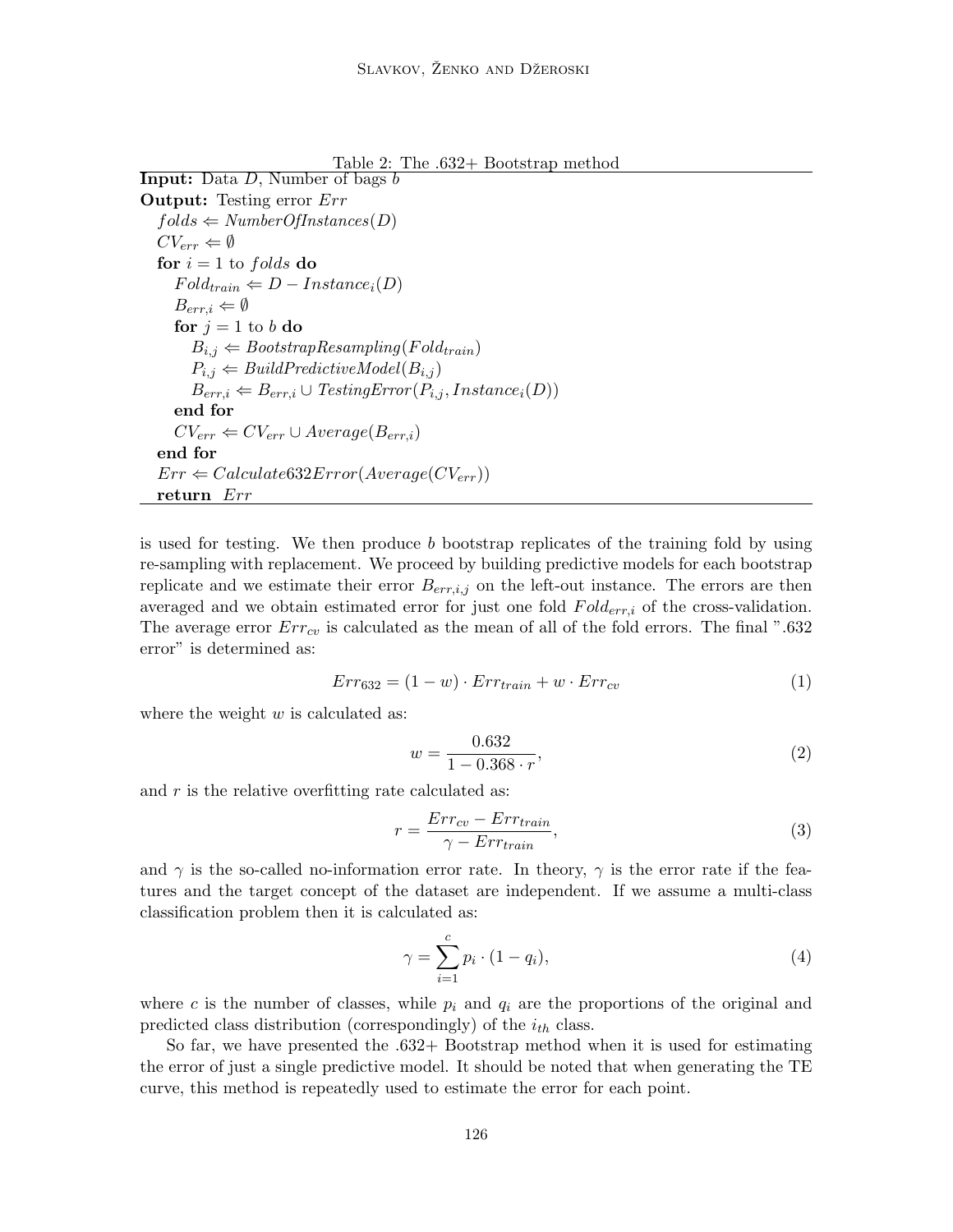## 4. Experimental setup

This section concerns the experimental setup used in order to demonstrate the application of our evaluation method. We first present the data used for the experiments, and then we proceed with the description of the experimental design. The main idea behind the experimental setup is to evaluate and compare the behavior of different ranking algorithms and different aggregation methods, on single studies and as well across studies. We also investigate the way the error curve changes when we consider different predictive models for estimating the error.

#### 4.1 Data description

We performed our experiments on Neuroblastoma studies. Neuroblastoma is the most common extracranial solid tumor of childhood. We considered the status of relapse/no relapse of a patient, as a target concept of interest. The derived markers could be useful for determining the course of treatment of a patient.

We focus on three Affymetrix microarray studies, namely: De Preter et al. (2007) (17 samples), Schramm et al. (2005) (63 samples) and Wang et al. (2006) (99 samples). For practical purposes when presenting the results we refer to them as the "D", "S" and the "W" study.

#### 4.2 Experimental design

We can divide our experiments in two parts: individual study evaluation and cross-study evaluation.

In the individual study setting, we focus on comparing the performance of different ranking approaches. We considered four different feature ranking methods: a simple method based on information gain and more complex methods like random forests (Breiman (2001)), the ReliefF algorithm (Kononenko (1994)) and SVM (Guyon et al. (2002)). All of these methods, have very different approaches for determining the feature importance and are therefore interesting to compare.

Random forests use ensemble learning for evaluating the feature importance. After each random tree is constructed, its performance (misclassification rate) is evaluated on the original out-of-bag data. Then the values of each feature (one feature at a time) are randomly permuted at the out-of-bag data. On these modified sets, the misclassification rate of the original random trees is evaluated. At the end the importance of the feature is the increase of misclassification rate as compared to the original out-of-bag rate (with all features intact).

The ReliefF algorithm has a very intuitive way of assessing the feature importance. It's main idea is to evaluate features according to how well they distinguish between instances close to each other. The rationale is that for a given instance I of a class  $C$ , good features should differentiate between instances of different class(es)  $I_{-c}$ , but at the same time have similar values for instances of the same class  $I_c$ . The importance of a feature f is then calculated as a sum of differences for each instance  $I$  and each class  $C$  as:

$$
Imp(f) = \sum_{I} (\sum_{I_{-c}} diffference(f(I), f(I_{-c})) - \sum_{I_c} diffference(f(I), f(I_c)))
$$
 (5)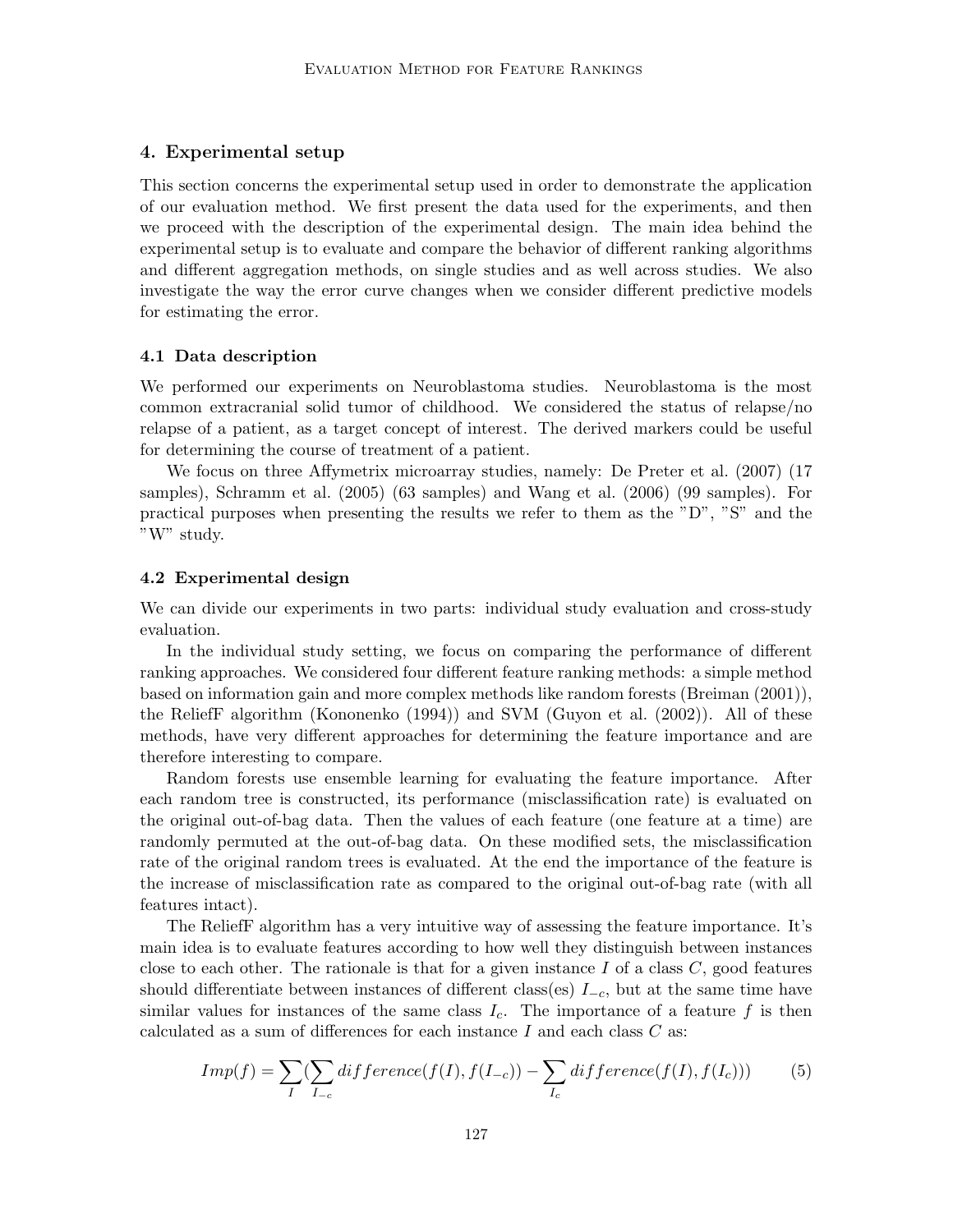| rable 5: Cross-study evaluation |                                                                                   |                   |
|---------------------------------|-----------------------------------------------------------------------------------|-------------------|
| $S \Rightarrow D$               | $D \Rightarrow S$                                                                 | $D \Rightarrow W$ |
| $W \Rightarrow D$               | $W \Rightarrow S$                                                                 | $S \Rightarrow W$ |
|                                 | $agg\{S,W\}\Rightarrow D\mid agg\{D,W\}\Rightarrow S\mid agg\{D,S\}\Rightarrow W$ |                   |

 $T<sub>ab</sub>$ lale 3: Cross-study evaluation

The SVM-RFE algorithm couples recursive feature elimination (RFE) with SVMs. It uses the SVMs weight magnitude as a feature importance criterion. Initially it builds a SVM on all the features and finds the feature with the smallest weight. This feature is given the lowest rank and is eliminated from the feature set. Using the new feature set, a SVM is again trained and the procedure of elimination is repeated. This iterative procedure is continued until there are no more features in the feature set, i.e., each feature has an assigned rank (importance).

Furthermore, we also investigated if it is beneficial to aggregate the feature rankings produced by different methods on the same study, intuitively similar to Saeys et al. (2008) and Jong et al. (2004). We considered simple aggregation methods as the Mean rank, Median rank, as well as Min and Max rank.

When investigating the cross-study setting, we considered only one ranking method, namely ReliefF. The idea initially is to compare how feature rankings learned on one study behave if they are tested on another study. Then we examine how that compares to aggregating feature rankings from two different studies and testing on the third.

We summarize the cross-study setting in Table 3. We use "D","S" and "W" to denote different studies and " $A \Rightarrow B$ " to signify that we build the feature ranking on study "A" and evaluate it on study "B". When aggregating the feature rankings from the different studies  $(aq\overline{q},...),$  we used the previously mentioned aggregation methods.

In both experimental settings, for estimating the error we used the .632+ Bootstrap method, as explained in Section 3.3. In our experiments, we use 20 bags (bootstrap resampling), which was previously empirically estimated.

We have used different predictive models when constructing the error curve, namely: Naïve Bayes, random forests, decision trees and SVMs. We present the comparison of the error curves (for the Wang dataset) in Section 5.3 followed by a short discussion. For the single and cross-study setting we present only the Naïve Bayes error curves.

## 5. Results

In this section we present the results from the previously described experimental evaluation. We first consider the results from the comparison of different ranking algorithms and different aggregation methods on single datasets. We then presents the effects of combining feature rankings from different studies from the cross-study setting. The results of comparing different predictive models is given as the last subsection of the results.

## 5.1 Individual studies

We present the testing error curves from the single study experiments on Figure 2. On the left-hand side, we show the comparison between the different ranking algorithms, while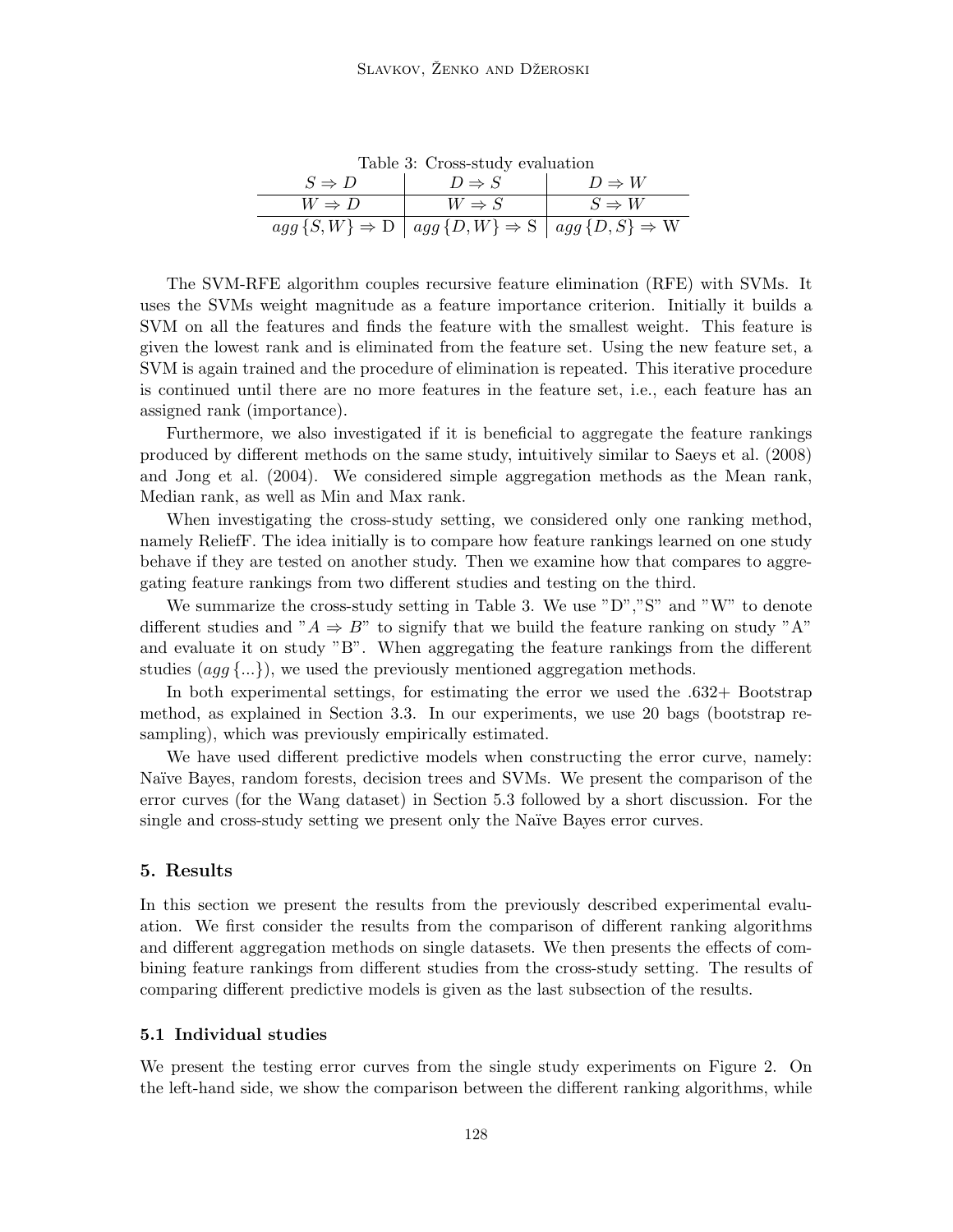on the right-hand side the error curves of different aggregation methods are shown. The figures are ordered in such a way that the results for the smallest dataset (De Preter) are the first figures in a column, while for the largest one (Wang) the results are the last ones in a column.

If we first consider the comparison of different ranking algorithms, it is not immediately obvious which one performs the best. However, it seems that SVM-RFE and ReliefF seem to produce the best ranking, according to the error curves. Also, there is a noticeable effect of the dataset size, where the biggest difference in the curves is for the smallest (De Preter) dataset. Furthermore, if we take a look at the comparisons between the different ranking aggregation methods, the median method has an overall "better" error curve. The median error curve is comparable to the individual ranking algorithms, but it is noticeably less variable.

### 5.2 Cross studies

In a similar fashion, we present the results from the cross-studies experiments on Figure 3. The results from the different aggregation methods that are used for combining the feature rankings from the different studies are on the right-hand side figures ((b), (d) and (f)). The comparison between the single study feature ranking and the best aggregated feature ranking, tested on a separate study, are presented on the left-hand side  $((a), (c)$  and  $(e)$ ). The ordering according to dataset size, also applies here.

The comparison between the different aggregation methods, does not reveal a noticeable difference, although when testing on smaller studies there is great variability of the error curves as compared to testing on bigger studies.

If we take a look at Figure  $3(a)$ , it compares between three different feature rankings tested on the De Preter dataset. The feature ranking from the biggest dataset (Wang) is better, but it is worse than the feature ranking produced by aggregating the two different rankings from the Schramm and Wang datasets.

When testing on the Schramm dataset (Figure  $3(c)$ ), the feature ranking from the smallest dataset (De Preter), performs obviously much worse than the one derived from the biggest dataset (Wang). However, aggregating the feature rankings also does not produce a better ranking. We believe that this is due to the fact that when combining the feature rankings from the two studies, the De Preter derived one is of much worse quality and therefore it has a detrimental effect on the overall aggregated rank.

Finally, we show the error curves, when testing on the Wang dataset (Figure 3(e)). On first look, the error curve of the feature ranking derived from the aggregation, seems to be somewhat better than the others. Although a little after the beginning of the curves the error seems to be the same, the curve from the aggregated feature rankings is much less variable than the others. Also it seems that at a very later stage it improves, which we think is due to aggregating an unreliable feature ranking derived from a particularly small dataset.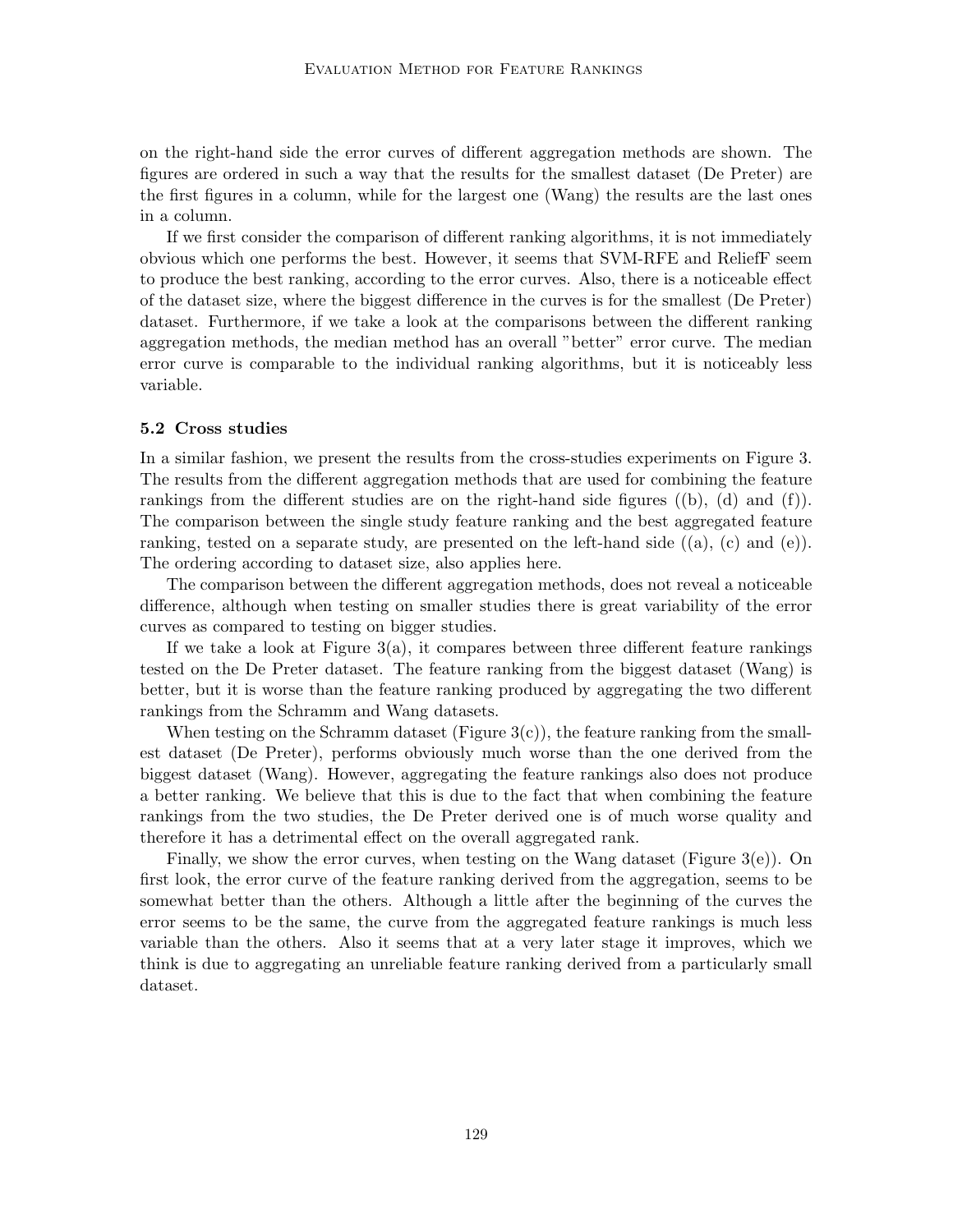

(a) Different ranking methods



(b) Different aggregation methods



(c) Different ranking methods



(d) Different aggregation methods



(e) Different ranking methods

(f) Different aggregation methods

Figure 2: Single study comparisons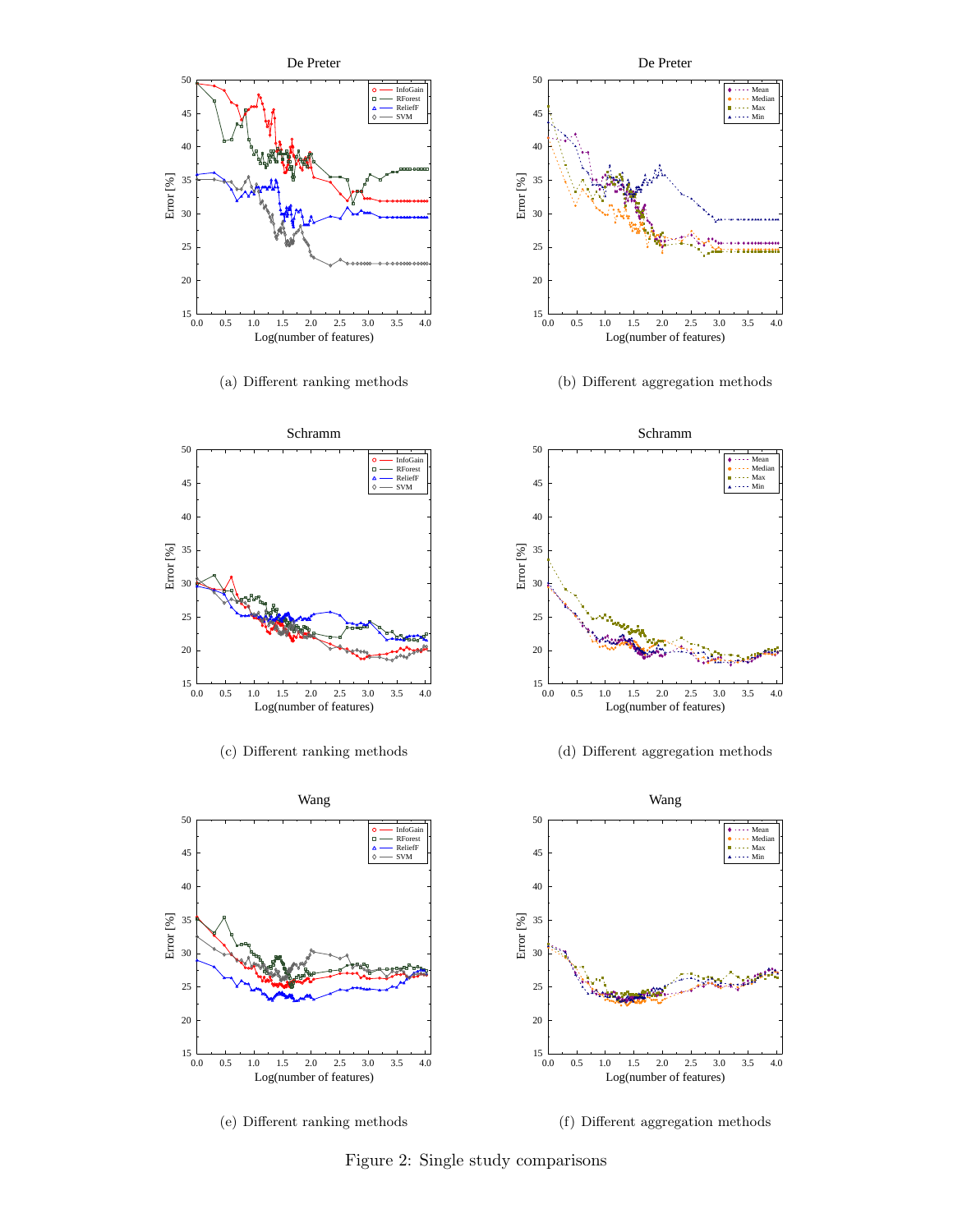

(a) Single vs. combined studies



(c) Single vs. combined studies



(b) Different aggregation methods



(d) Different aggregation methods



(e) Single vs. combined studies

(f) Different aggregation methods

Figure 3: Cross study comparisons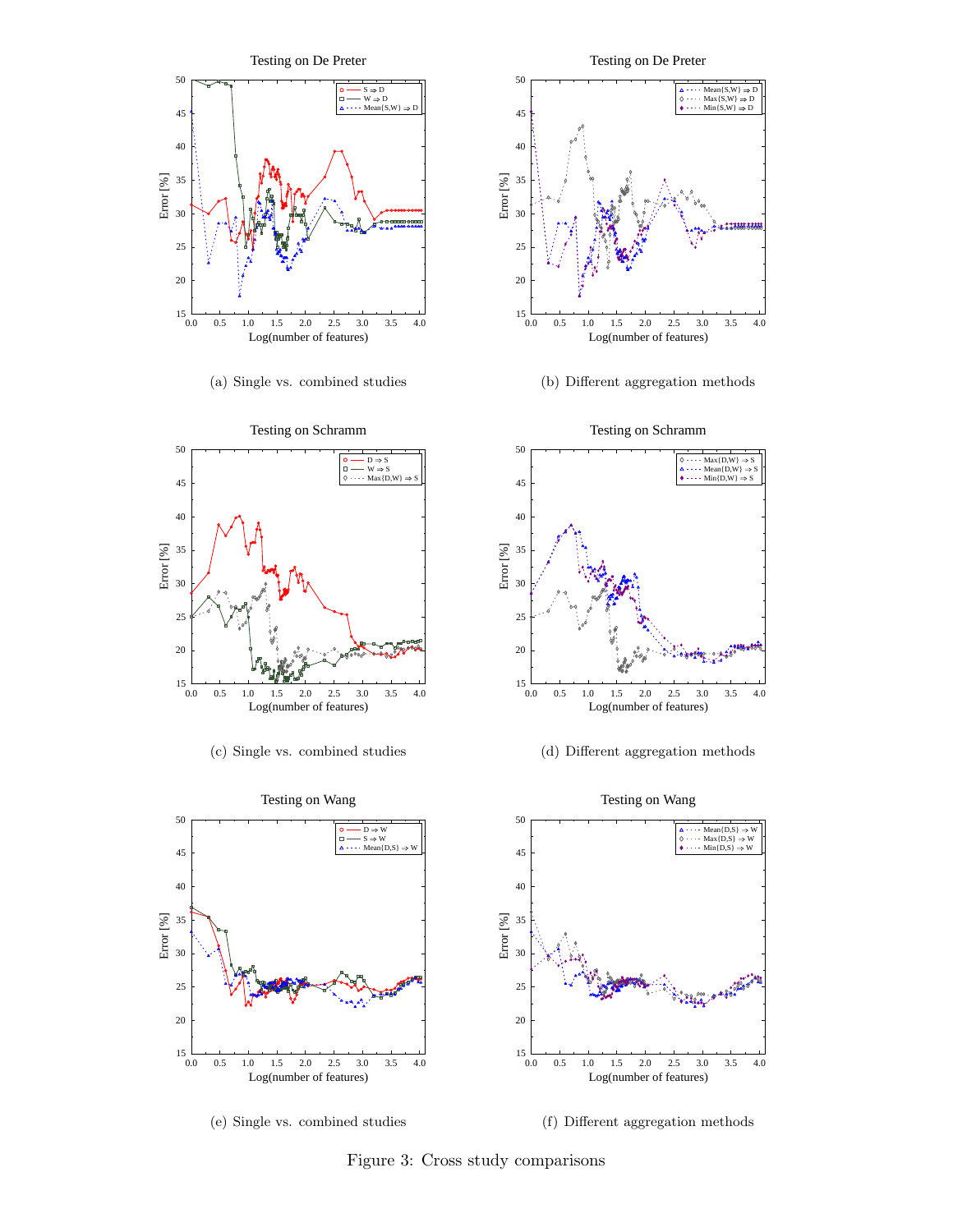## 5.3 Comparing different predictive models

Here we present the error curves with the error values estimated by using different predictive models (Figure 4). The four different graphs are for four different ranking methods. Each graph contains error curves for the previously mentioned predictive models (decision trees, Naïve Bayes, random forests and SVMs).



Figure 4: Comparison of different predictive models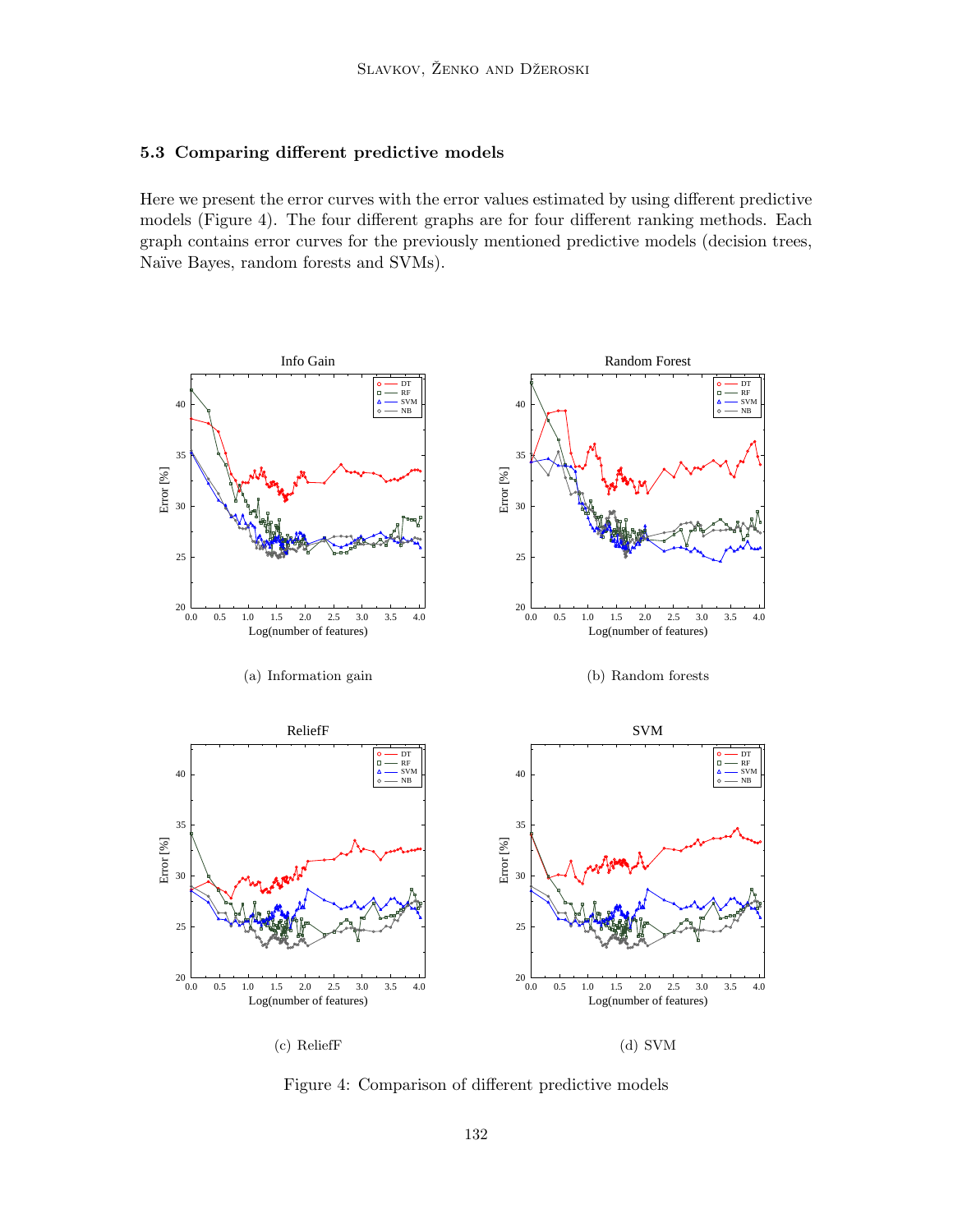Concerning the underlying classifiers we can notice the unusual error curve with values estimated by using decision trees. The error seems to be always higher, as compared to the error estimated by other predictive models and it is increasing rather then decreasing when using ReliefF and SVMs as underlying ranking methods (Figure 4. (c) and (d)). The error curve estimates from the other predictive models seem to be behaving similarly and their error size is comparable.

The four ranking methods can be clearly divided into two groups. Information gain and random forests rankings produce error curves which never go below 25%, while ReliefF and SVMs produce rankings which go down below this value. Note that the ReliefF ranking algorithm is much faster than SVM-RFE and the lowest error is produced as a combination of all the different ranking methods with the Na¨ıve Bayes classifier.

## 6. Conclusions and further work

In this paper we presented a methodology for evaluating feature rankings. The method relates the "correctness" of the feature ranking to the notion of error of predictive models. We use the so-called error curve, constructed as described in Section 3.1, as an indicator for the quality of the produced feature rankings.

Furthermore, the developed method is used for comparing different ranking approaches and different aggregation approaches for combining feature rankings. From the results presented in Section 5 we can discern two interesting points.The first is related to the size of the error of the curves and the second is related to the variability of the error curves.

Concerning the error size, it is difficult to say with certainty which one is the best feature ranking method or aggregation approach. However, for the ranking methods, it seems that ReliefF and SVMs have the lowest errors. When aggregating feature rankings from different methods, the median aggregation function seems to have the lowest error. The differences in error are very much related to the study size, where bigger differences between ranking algorithms appear for smaller dataset sizes.

The aggregation function used when aggregating feature rankings from different studies seems not to have a particular effect on the testing error. However, when comparing the error curves of feature rankings produced by a single study and the aggregated ones, there is an obvious decrease in the error size. This is especially visible when combining bigger with smaller datasets, although sometimes a too small dataset might have detrimental effect on the aggregated ranking. This is very intuitive, and as a part of our further work we plan to take this into account when performing the aggregation by putting different weights of the base feature rankings related to dataset size and ranking quality.

Another important aspect of the error curve is its variability. One general pattern which can be noticed is that when aggregation of the feature rankings is performed (multiple ranking algorithms or multiple studies), the curve is much less variable than the curves of the base feature rankings. Although the variability does not directly represent feature ranking stability as described in Jurman et al. (2008) and Kalousis et al. (2007), we believe that it is indicative of it.

In our further work we plan to go beyond the visual inspection of the error curves. The first step would be to use the "area under the error curve" as a numerical way of assessing the quality of the curves. Also, we plan to include a correlation based indicator of stability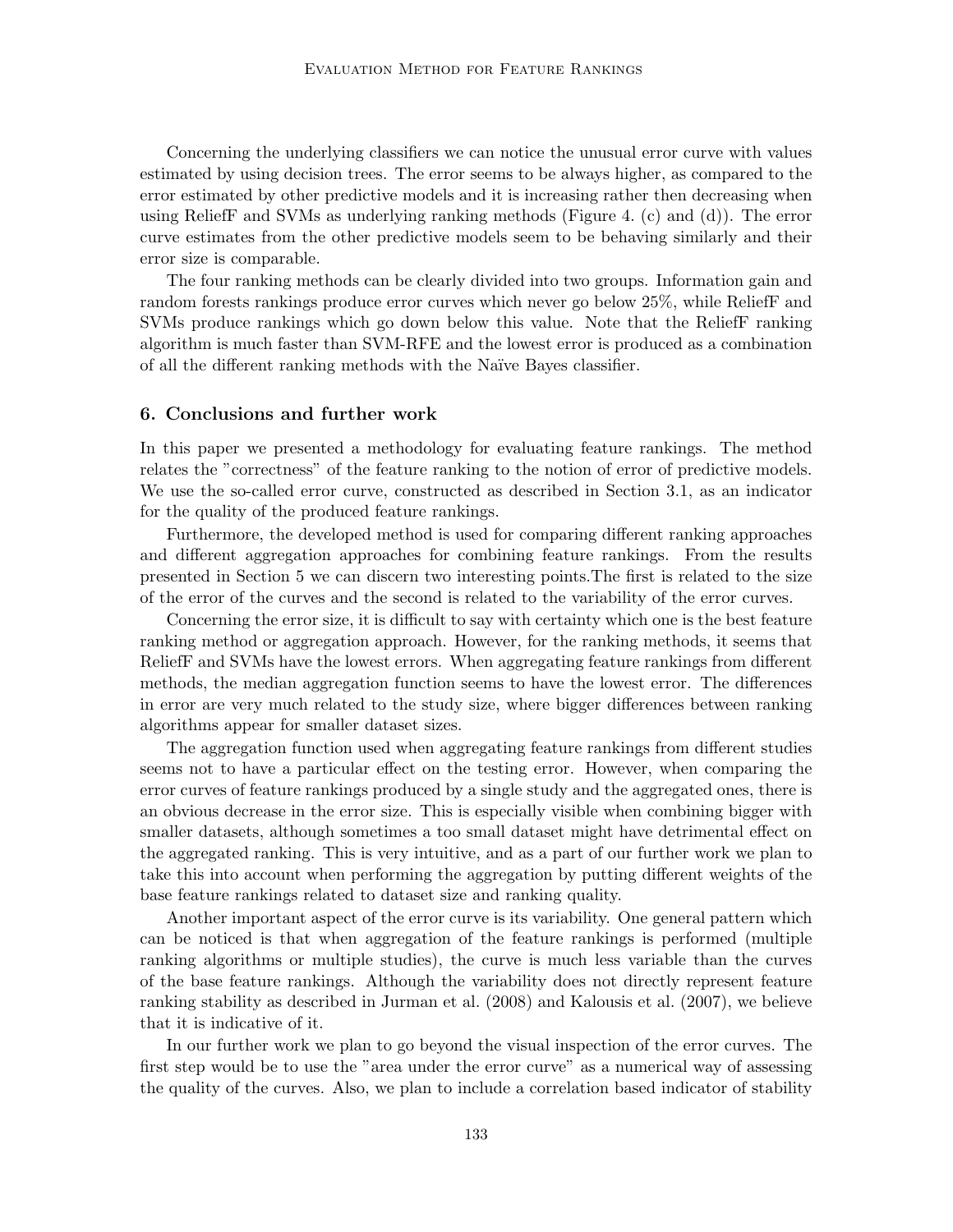of the feature rankings, which combined with the area under the curve would provide an insight into the overall quality of the feature ranking.

## Acknowledgments

This work was supported by the FP6, E.E.T.-Pipeline project, under the contract LifeSciHealth-2005-037260.

## References

- C. Ambroise and G. J. McLachlan. Selection bias in gene extraction on the basis of microarray gene-expression data. Proc Natl Acad Sci U S A, 99(10):6562–6566, May 2002.
- L. Breiman. Random forests. Machine Learning, V45(1):5–32, October 2001.
- K. De Preter, J. Vandesompele, P. Heimann, N. Yigit, S. Beckman, A. Schramm, A. Eggert, R. L. Stallings, Y. Benoit, M. Renard, A. De Paepe, G. Laureys, S. Påhlman, and F. Speleman. Correction: Human fetal neuroblast and neuroblastoma transcriptome analysis confirms neuroblast origin and highlights neuroblastoma candidate genes. Genome Biology, 8:401+, January 2007.
- B. Efron and R. Tibshirani. Improvements on cross-validation: The .632+ bootstrap method. Journal of the American Statistical Association, 92(438):548–560, 1997.
- I. Guyon, J. Weston, S. Barnhill, and V. Vapnik. Gene selection for cancer classification using support vector machines. Machine Learning, 46(1-3):389–422, 2002.
- K. Jong, J. Mary, A. Cornuéjols, E. Marchiori, and M. Sebag. Ensemble feature ranking. In Conf. on Principles and Practice of Knowledge Discovery in Databases (PKDD), Lecture Notes In Computer Science; Vol. 3202, pages 267–278, 2004.
- G. Jurman, S. Merler, A. Barla, S. Paoli, A. Galea, and C. Furlanello. Algebraic stability indicators for ranked lists in molecular profiling. Bioinformatics, 24(2):258–264, January 2008.
- A. Kalousis, J. Prados, and M. Hilario. Stability of feature selection algorithms: a study on high-dimensional spaces. Knowledge and Information Systems, 12(1):95–116, May 2007.
- R. Kohavi. A study of cross-validation and bootstrap for accuracy estimation and model selection. In IJCAI, pages 1137–1145, 1995.
- I. Kononenko. Estimating attributes: Analysis and extensions of relief, 1994.
- Y. Saeys, T. Abeel, and Y. Van de Peer. Robust feature selection using ensemble feature selection techniques. In  $ECML/PKDD$  (2), pages 313–325, 2008.
- A. Schramm, J. H. Schulte, L. Klein-Hitpass, W. Havers, H. Sieverts, B. Berwanger, H. Christiansen, P. Warnat, B. Brors, J. Eils, R. Eils, and A. Eggert. Prediction of